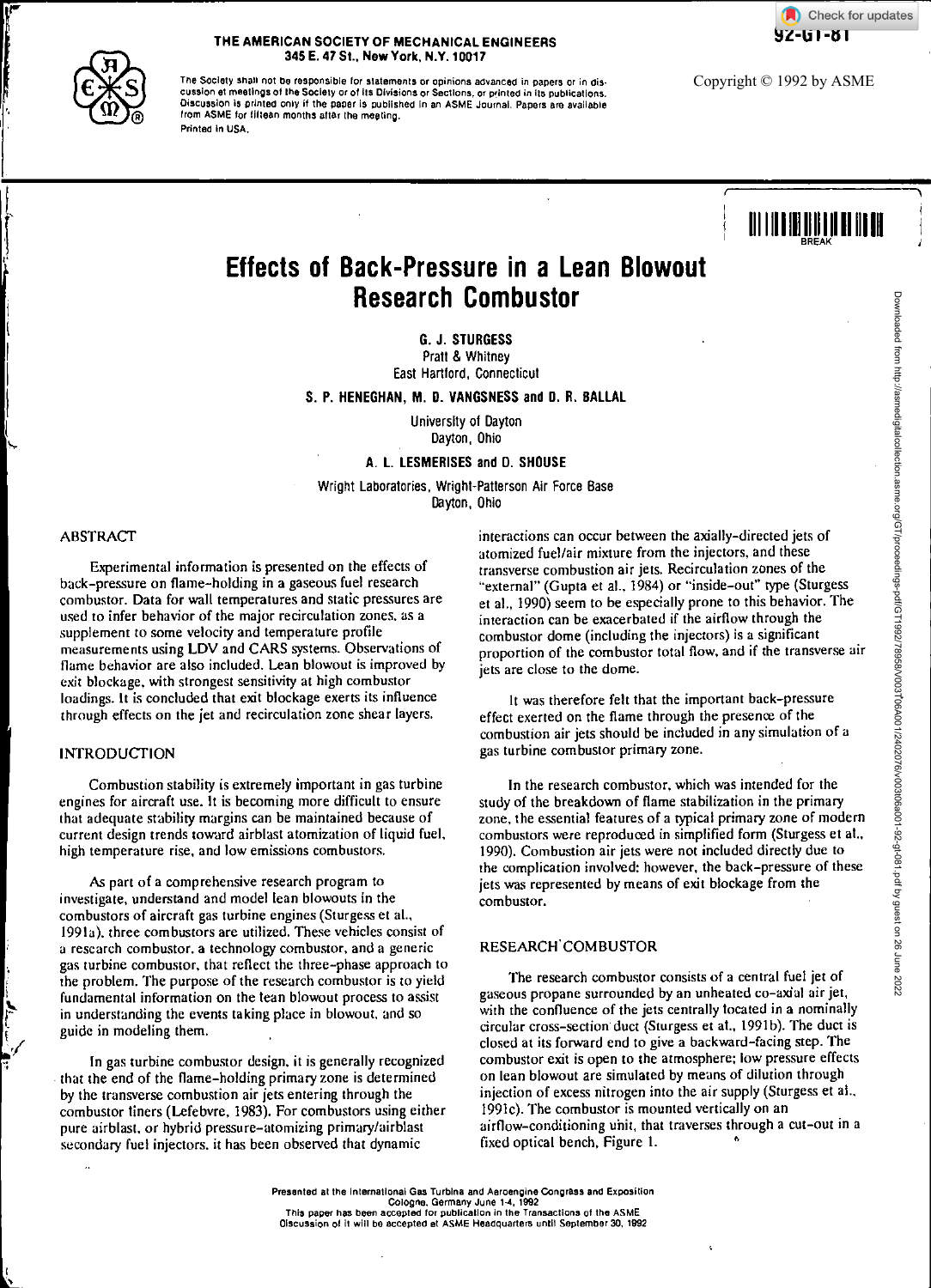# RESEARCH COMBUSTOR AND AXES CONVENTION



Fig. 1 Research Combustor, Showing Axes Convention

The combustion tunnel was designed and constructed in two sections - a fixed upstream window section providing optical access as needed, and a replaceable downstream chimney. The chimney is available in two lengths, and the combustor can be run with either of these, or with no chimney at all. The combustor has a hydraulic diameter of 150 mm, giving length to diameter (UD) ratios of 3.167, 4.9 and 6.513 respectively, depending on the chimney arrangement. The inner diameter of the fuel tube is 29.97 mm with a 2-degree half-angle taper over 120mm of its length, and the outer diameter of the air passage at discharge is 40 mm.

Provision is made for exit blockage. The geometric values of exit blockage are 21.0, 45.1 and 62.0 percent of the combustion cross-section. These blockages are achieved by means of thin orifice plates. For the 45.1 percent geometric blockage, "top-hat" exits with tailpipe length to diameter (UD) values of 1.0 and 2.1 respectively, are also available.

The optical windows can be replaced by metal plates containing arrays of thermocouples for wall temperature measurements, and tappings for static pressure measurements. The combustor may be run with any combination of windows and plates.

# LDA ARRANGEMENT

Mean and fluctuating velocity component measurements are obtained by means of a laser-Doppler anemometer (LDA) system (Sturgess et al., 1991b), using 10-degrees off-axis forward scattering. The effective probe volume is 50 x 300 x 750 gm.

The combustor is mounted vertically in the facility (Sturgess et al., 1990), and its centerline constitutes the z-axis, with zero taken as the plane of the step. The x- and y-axes are diametral to the combustor cross-section, with the x-axis aligned with the LDA axis. Velocities parallel to and increasing in the direction of the z-axis, and velocities normal to and directed away from this axis, are also considered positive.

The effective optical window within which data may be taken is defined by:  $-68.7 < x < +68.7$  mm, and  $-22 < y < 33$ mm; in the downstream direction it is  $+2 < z < 358$  mm. This window permits reasonable access to the major flow field features (Sturgess et al., 1991b)

For error assessments, see Sturgess et al. (1991b).

## CARS ARRANGEMENT

The laser source for the coherent anti-Stokes Raman Spectroscopy (CARS) optics is a Nd:YAG pulse laser with 10 ns time resolution. The frequency-doubled source green beam (532 nm) is equally divided into four parts; two of these serving as pump beams, while the remaining two pump a dye laser oscillator and amplifier. The dye laser is tuned to provide a red broad-band Stokes beam (110 FWIIM) centered at 607 nm. The red Stokes beam and the two green pump beams are then focused together by a 25 cm focal length lens in a BOXCARS configuration. A 25  $\times$  250  $\mu$ m measuring spot size is achieved. The CARS signal is collected by a Spex 1702 spectrometer, 1024-element DARSS camera, and Tracor-Northern multichannel analyzer (Figure 2). The raw data are processed by a MODCOMP minicomputer.



Fig. 2 Arrangement of the CARS System Optics

From the raw data the temperatures are determined by comparing the actual nitrogen spectra to the calculated spectra, using a least-squares fit. The calculation of a nitrogen CARS spectrum requires knowledge of the instrument slit function. Error problems associated with the assumption of a constant slit function when the optical path contains density and/or temperature gradients are avoided by use of a simple method of determining slit functions from the collected data at actual temperature and turbulence levels, by applying local thermodynamic equilibrium principles (Heneghan et al., 1991). This method has been shown to yield improvements in the precision of the CARS measurement (Heneghan and Vangsness., 1991).

Both fuel and air flows were monitored by separate electronic flow control units to within  $\pm 0.5$  percent and  $\pm 1.5$ percent respectively. The combined error produced an uncertainty of  $\pm 1.5$  percent in equivalence ratio, or  $\pm 30$ K in

Ą,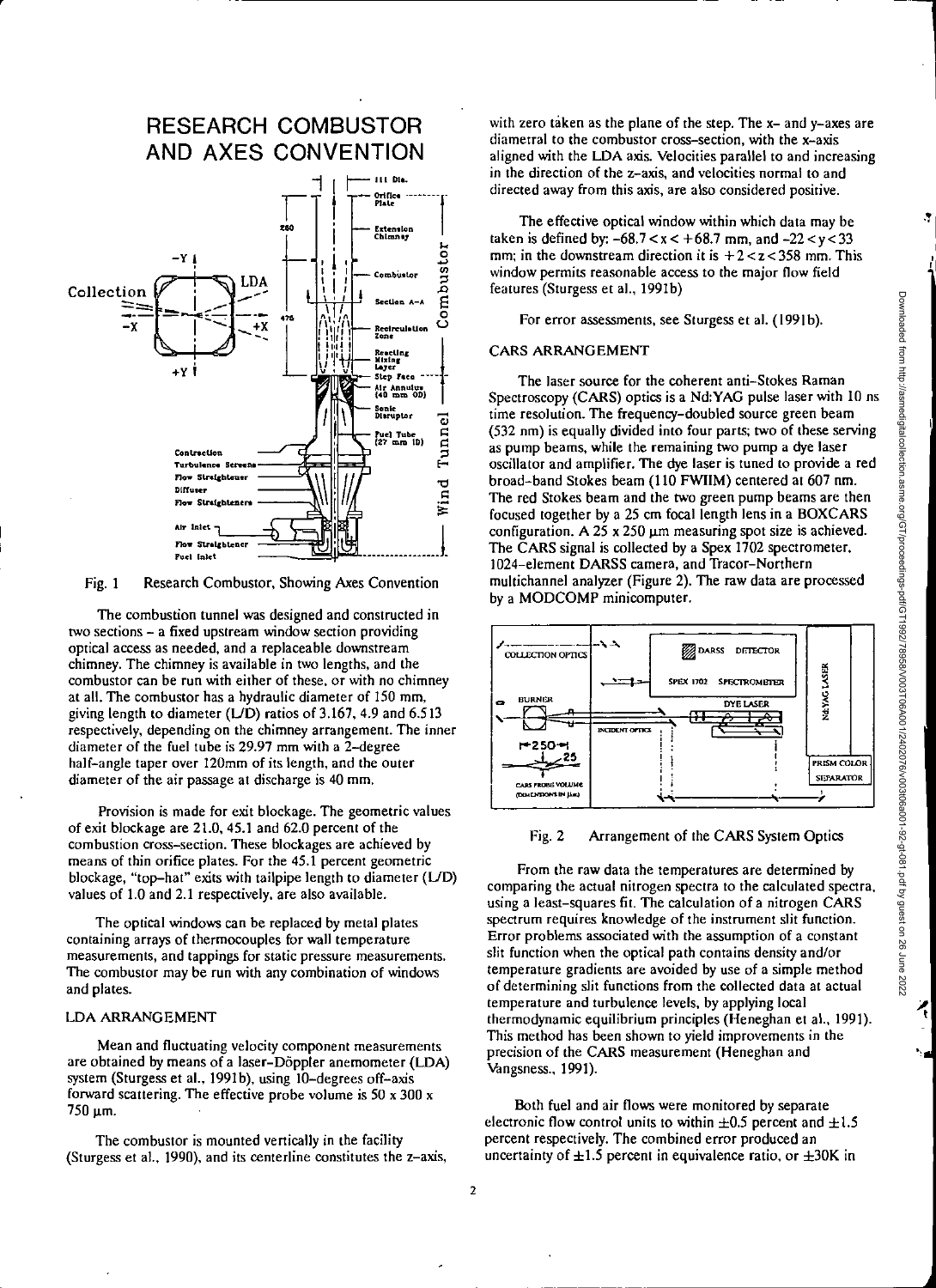temperature. Usually, 500 samples were taken for each CARS measurement to ensure that the error in RMS temperature was less than 10K. The RMS temperature is susceptible to CARS instrument noise (Heneghan and Vangsness, 1990). However, in combusting flow the temperature fluctuations are much greater than the instrument noise, and thus the measurement precision (reproducibility) is good. It is estimated overall, that the CARS mean temperature measurement accuracy is within 50K, while the precision is well within 20K. Unlike the LDA, CARS temperature measurements are time-averaged without density-biasing effects.

# ISOTHERMAL FLOW FIELD

Development of the isothermal flow field in the research combustor with a free outlet is fully discussed in Sturgess et al. (199th). Briefly, at a simulated blowout condition, the annular air jet immediately entrains the central fuel jet, generating a small central recirculation bubble of length 17 mm with a beginning about 15 mm downstream of the jet confluence. The individual jets thus quickly merge as they expand into the combustor, and soon lose their identities. This merging is complete by 138 mm from the step. The step generates a large recirculation zone of axial length 7.7 step heights, and with vortex centers about 3.1 step heights downstream.

The addition of exit blockage by orifice plate exerts an obvious effect on the radial profiles of mean axial velocity as the flow accelerates along the combustor centerline to form a vena contracta in the exit plane, with a toroidal recirculation zone forming on the forward face of the orifice plate. For the 4.9 IJD combustor the near-field is unaffected, but the centerline flow acceleration is evident as close as 125 mm downsiream from the step-plane. Figures 3 and 4 demonstrate this at 125 and 300 mm stations respectively, for 45.1 percent blockage. Note that the acceleration effect is ameliorated to some extent by the expansion of the combined jets into the combustor.









Fig. 4 Radial Profiles of Mean Axial Velocity in Isothermal Flow at 300 mm Downstream from the Step-Plane, Showing Central Flow Net Acceleration with Exit Blockage

There were no changes apparent in the fluctuating velocities with the addition of exit blockage.

The flow field with reaction present is the process of being measured. The features described under isothermal conditions are unchanged in character by the heat release.

# EFFECTS OF BLOCKAGE ON FLAME BEHAVIOR

The research combustor operates with three basic flame conditions, depending on the equivalence ratio. For  $\phi > 1.05$ approximately, a thin, sheath-like pilot flame is anchored close to the step near the outer diameter of the air passage (Sturgess et al., 1991c). The fuel source for this pilot flame is the step recirculation zone. The major heat release is then precipitated downstream in more or less distributed fashion, by the action of this pilot. Downstream flame-holding takes place in the shear layers associated with the central and step recirculation zones (Sturgess et al., 1991b). For  $\phi$  < 1.05 approximately, the pilot flame is highly intermittent (Roquemore et al., 1991), and the main flame is lifted (Sturgess et al, 1991c), allowing considerable premixing of reactants to take place prior to combustion. The lifted flame is positioned between 160 to 300 mm from the step-plane. When  $\phi$  reaches 1.5 to 2.0 and before a rich blowout, a separated flame condition is again established where the pilot flame is no longer apparent to the eye, but the main flame does not lift in this case. It is located about 30 to 40 mm downstream from the step.

Lean blowout data were correlated on the basis of a combustor loading parameter (Sturgess et al., 1991c), derived from reaction rate theory as,

$$
LP = \frac{1}{\text{Tot}} / (\text{VP}^nF)
$$

3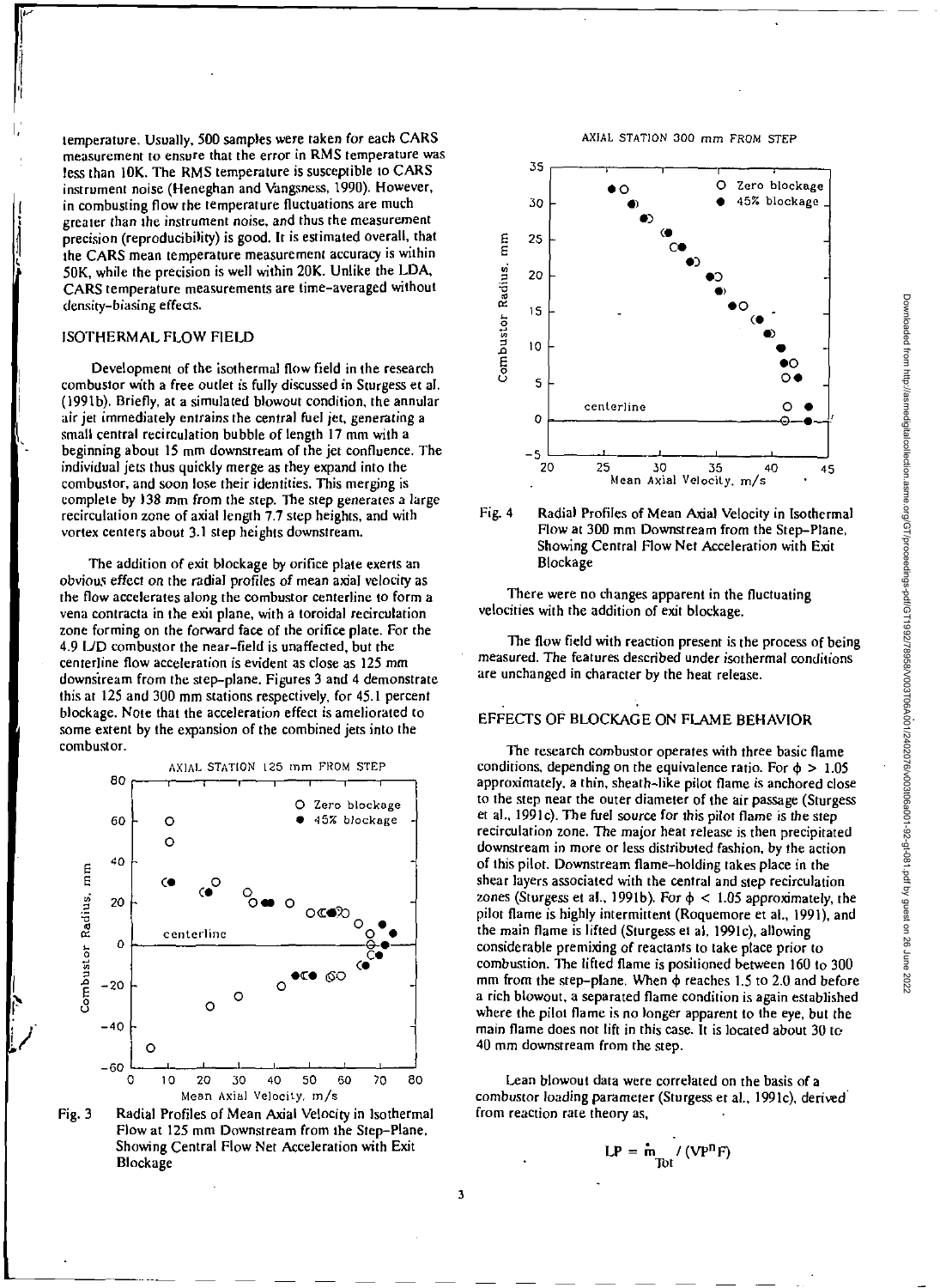Downloaded from http://asmedigitalcollection.asme.org/GT/proceedings-pdf/GT1992/78958/V003T06A001/2402076/v003t06a001-92-gt-081.pdf by guest on 26 June 2022

Downloaded from http://asmedigitalcollection.asme.org/GTi/proceedings-pdf/GT1992/78958/V0031/G40201/24020769001-92-gt-08 104 104 2022

 $\frac{L}{2}$ 

where for gaseous fuels and with simulation of low pressures by excess nitrogen injection,

$$
\dot{m}_{\text{Tot}} = \dot{m}_{\text{fuel}} + \dot{m}_{\text{air}} + \dot{m}_{\text{nitrogen}}
$$

reactor volume

- effective pressure
- n = apparent global reaction order  $2\phi/(1 + \dot{m}_{\text{nitrogen}}/\dot{m}_{\text{air}})$
- $=$  equivalence ratio  $\ddot{\Phi}$
- ${\bf F}$ = temperature correction factor (to 400K)  $_{10}$ 0.00143Tin  $_{1}$  3.72
- $T =$  inlet temperature of reactants in K.

Use of LP for blowout correlations follows from the adoption of a stirred reactor modeling approach (Sturgess et al., 1991a). It also forms a useful way of characterizing the degree of "flame straining" present in the combustor.

Figure 5 provides a map of flame behavior as a lean blowout is approached, obtained by visual observation. The combustor  $LD$  was 4.9, and the exit was a 45.1 percent blockage orifice plate. Inlet temperatures for the reactants were constant at 293K, and no excess nitrogen was injected. The Reynolds number of the annular air jet was in the range of 24,800 to 46,000. The attached and lifted flame conditions are illustrated in Figure 2 of Sturgess et al. (1991c).



Fig. 5 Flame Behavior as Lean Blowout is Approached at Low Combustor Loadings with 45 Percent Exit Blockage

The range of loading parameter in Figure 5 is such that lean blowouts were obtained close to the flammability limits for propane/air mixtures at ambient conditions (Lewis and von Elbe, 1961). The flame behavior seen is both reversible and repeatable. Flame lift can be seen at about 1.05 equivalence ratio, and is insensitive to loading parameter over the limited range covered. Subsequent tests (Sturgess et al., 1991c) with injection of excess gaseous nitrogen into the air stream showed no effects on equivalence ratio for flame-lift. When the fuel flow was progressively reduced at constant airflow, or the

airflow was progressively increased at constant fuel flow, the same sequence of flame events leading to a blowout took place. These events are shown on Figure 5. Eventually, an oscillatory flow situation develops, with large-scale axial movements of the entire lifted flame about a mean position. This motion leads, in due course, to lean blowout.

The existence of the sequence of flame behaviors did not qualitatively change with differences in exit blockage. However, the equivalence ratio for flame lift was observed to decrease slightly with increase in blockage due to orifice plates (Figure 6). Similar behavior was observed with increase in tailpipe IJD for the 45.1 percent blockage top-hat section (Figure 7).









4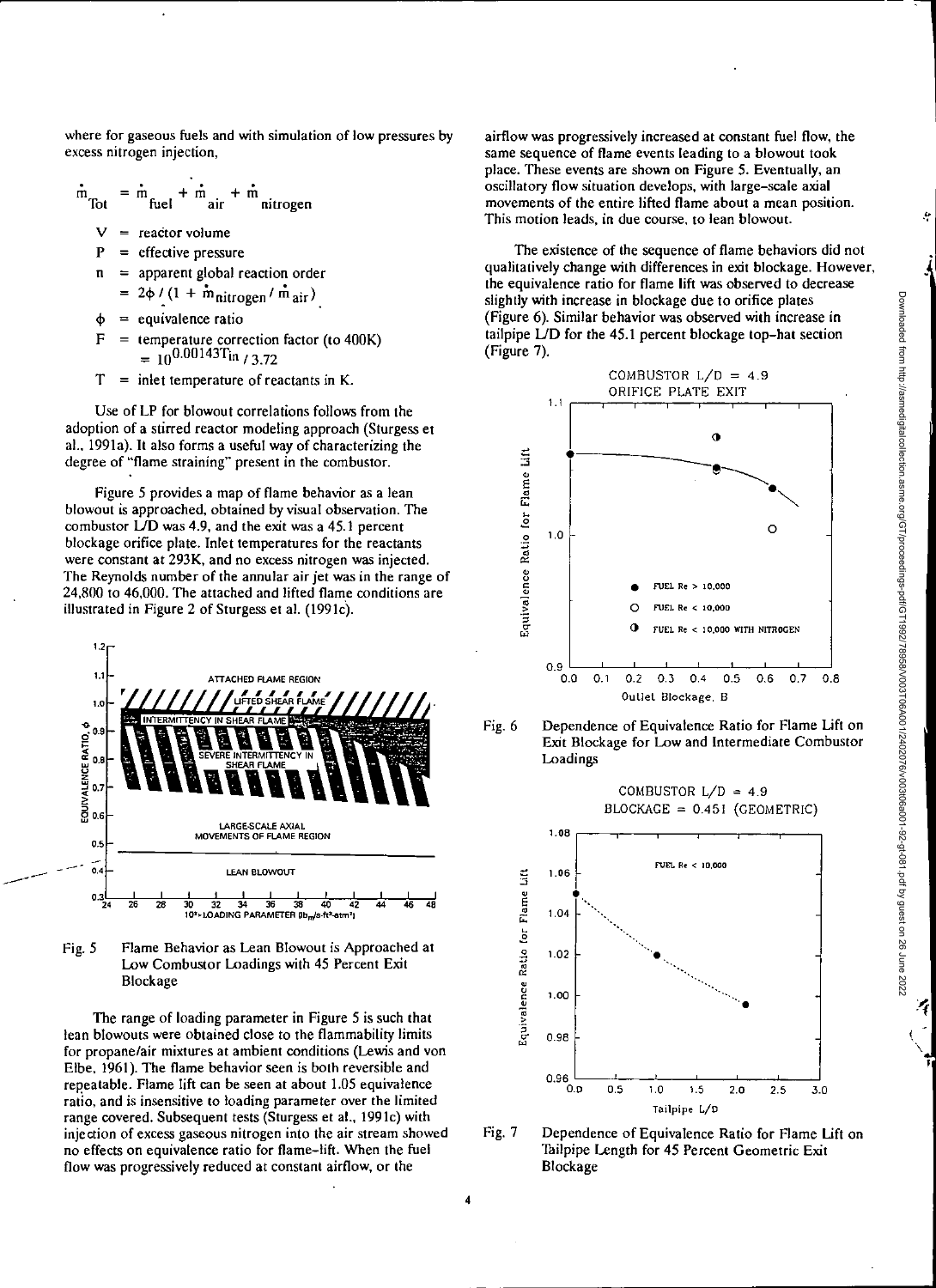The significance of the 10,000 Reynolds number for the fuel jet in Figures 6 and 7 is that this value represents a critical threshold for transition to turbulent flow for propane (Lewis and von Elbe, 1961).

A fairly strong influence on the equivalence ratio for the onset of the large-scale axial oscillation of the lifted flame was observed, as shown in Figure 8. Increased blockage raises this equivalence ratio and is therefore destabilizing, opposite to the effect on flame lift. Note the significance of air jet Reynolds number.

COMBUSTOR  $L/D = 4.9$ 



Fig. 8 Influence of Exit Blockage and Combustor Loading on Equivalence Ratio for Onset of Axial Movements of the Lifted Flame

It is apparent that the loss of the important pilot flame marks the beginning of a lean blowout sequence. A similar importance of the pilot flame is observed as a rich blowout is approached. Figure 9 shows the dependence of rich equivalence ratio for loss of the pilot flame (to result in a separated main flame), on exit blockage in the 4.9 L/D combustor. Note that on the rich-side, decreasing equivalence ratio denotes a maximum loss of stability at 45.1 percent blockage. At given blockage this rich equivalence ratio for pilot flame loss decreases as the combustor loading is increased; Figure 10 demonstrates this for the 4.9 L/D combustor at 45.1 percent exit blockage by orifice plate.



Fig. 10 Influence of Combustor Loading on Equivalence Ratio for Flame Separation at 45 Percent Exit Blockage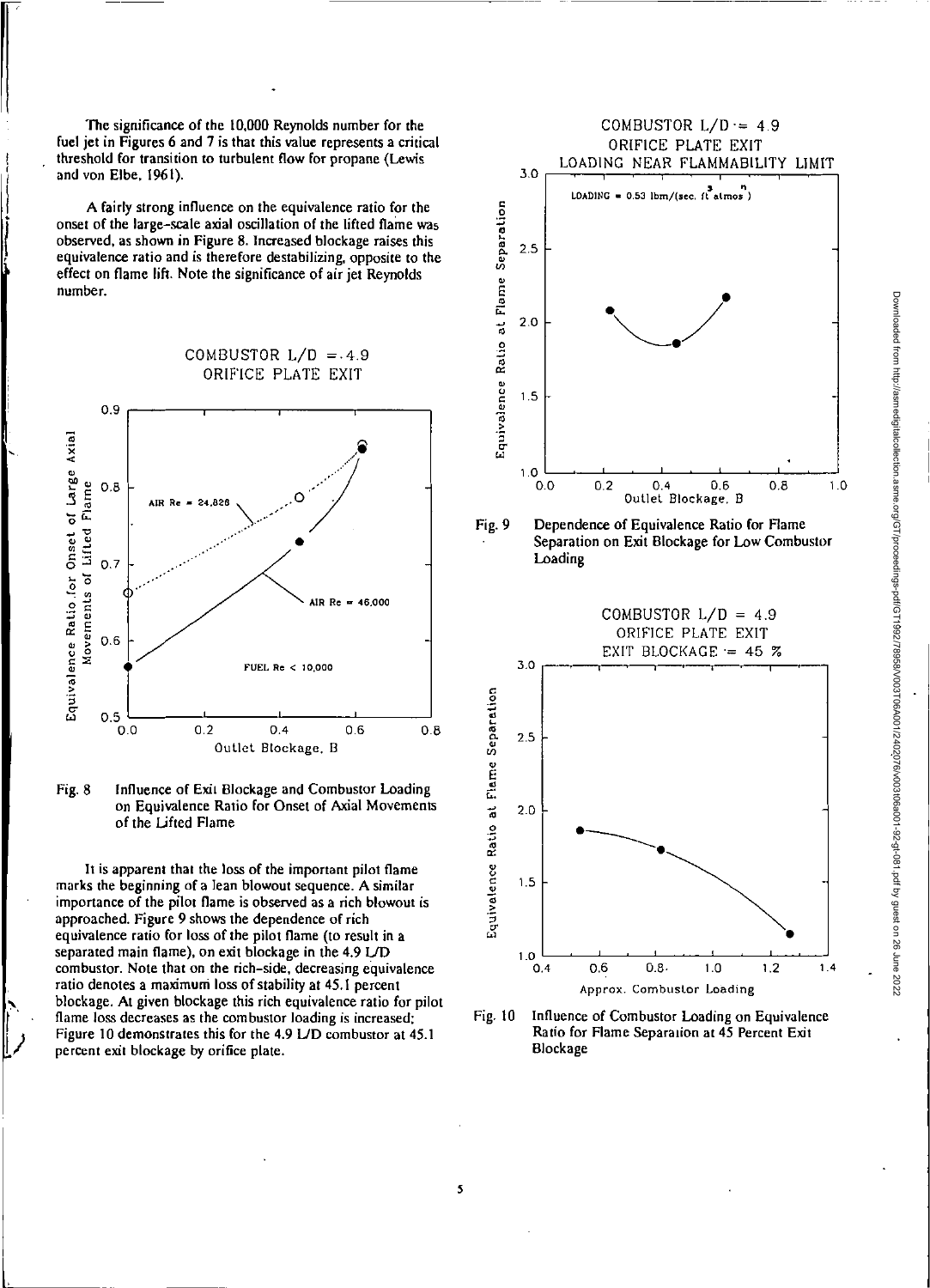#### DIRECT EFFECTS ON LEAN BLOWOUT

It was observed for low values (about 0.18  $I_{\rm bm}/(sec.ft.^3$  atmos.") close to the flammability limits for propane/air mixtures at these conditions) of the loading parameter that the blowout equivalence ratio decreased linearly as the exit blockage by orifice plate was increased. This is shown in Figure 11, and is somewhat surprising since the lifted flame is positioned (Roquemore et al., 1991) in the regions where the mean flow is beginning to be accelerated due to the blockage (Figures 3 and 4), at least in isothermal flow. Heat release should increase the flow acceleration. The improvement in stability depended on the combustor UD ratio; for a given blockage, the shorter the combustor the less stable it was and the greater its sensitivity to the exit blockage. For the 4.9 LID combustor at this loading, the lean blowouts were virtually independent of exit blockage.



Fig. 11 Influence of Exit Blockage on Lean Blowout at Low Combustor Loading in Three Combustor Lengths

For a fixed exit orifice plate blockage of 45.1 percent at slightly higher loading parameter, the dependency on L/D is given in Figure 12, where it can be seen that an optimum LID exists. Close to the flammability limits there is also a fairly strong sensitivity of blowout equivalence ratio to combustor loading parameter. The existence of the optimum combustor length for maximum stability close to the flammability limits (Lewis and von Elbe, 1961) can be attributed to the occurrence of acoustic coupling (organ-pipe resonance driving eddy shedding off the step at 55 Hertz) at large L/D (Heneghan et al., 1990), and outlet interference with flame holding at small LID.

EXIT BLOCKAGE =  $45$  PERCENT



Fig. 12 Dependence of Lean Blowout at Low Loadings on Combustor Length with 45 Percent Exit Blockage

At 45.1 percent exit blockage the peak amplitude of the 55 Hz frequency signal measured inside the combustor by Kistler pressure transducers, was increased by a factor of 5.5 when the combustor L/D was increased from 3.167 to 6.513. For the 4.9 UD combustor with 45.1 percent exit blockage (and the acoustic treatment described in Heneghan et al., 1990), the peak-to-peak amplitudes for low frequency oscillations (1-600 Hz) were less than 0.69 N/m<sup>2</sup> and for high frequency oscillations (1-5 KHz) the amplitudes were less than 6.9 N/m<sup>2</sup>.

Figure 13 displays the sensitivity to exit blockage in the 4.9  $LD$  combustor operating at loadings (10  $1b_m/(sec.fr.$ <sup>3</sup>atmos.")) near to the peak heat release rate condition (obtained with a combination of high airflow rates and injection of excess nitrogen as a diluent). Again, the blowout equivalence ratio decreases linearly with increasing blockage. However, when contrasted with the sensitivity to blockage for this combustor near the flammability limits (Figure 11), it is seen that blockage exerts a much more powerful influence on stability at this higher loading.

The general conclusion can be drawn that exit blockage improves the lean stability of the research combustor. The effectiveness of blockage in improving the stability in a combustor of given length, depends on the loading at which the combustor is operated. Of the three combustor lengths evaluated (and for operation at low loadings at least), the 4.9 LID combustor has the best stability at any blockage level between 0 and 62 percent. Exit blockage reduces the rich stability of the research combustor, and the extent of this also depends on the combustor loading.

 $\overline{\mathbf{r}}$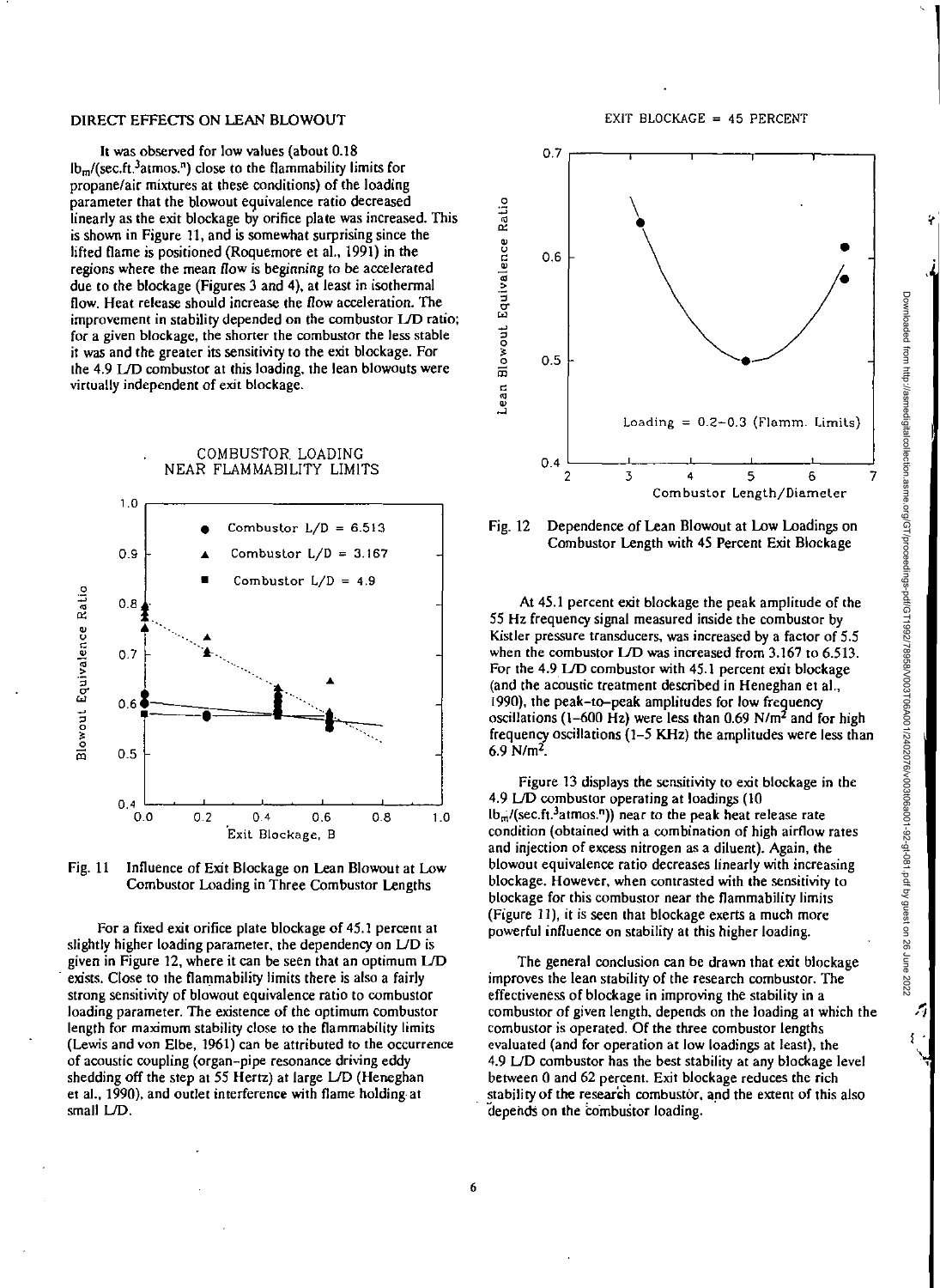NEAR PEAK HEAT RELEASE RATE  $1.1$ Combustor  $L/D = 4.9$ 1.0  $\frac{1}{2}$  1. Doading = 10 lbm/(sec. ft.<sup>3</sup> atmos.<sup>n</sup>) • 0.9 • 0.8 > 0.7  $\mathbf{r}$ o • • 0.6 0.5  $0.4 \begin{array}{c} 0.4 \\ 0.0 \end{array}$ 1.0 0.0 0.2 0.4 0.6 0.8 Exit\_ Blockage. B

COMBUSTOR LOADING

Fig. 13 Influence on Lean Blowout of Exit Blockage at High Combustor Loading

# WALL TEMPERATURE BEHAVIOR

The wall temperatures for the combustor are needed to provide boundary condition information for subsequent computational fluid dynamic calculations to be made in attempts to model the lean blowout process. They can also provide by inference, additional information concerning development of major flow features in the combustor.

Wall temperatures are most conveniently expressed in nondimensional form, sometimes known as Metal Temperature Factor (MTF), and defined by.

$$
MTF = \frac{T_s - T_{in}}{T_{ad,fl} - T_{in}}
$$

where

 $T_s$  = wall temperature

 $T_{\text{ad,fl}} =$  adiabatic flame temperature.

For premixed flames, MTF represents a normalized wall temperature, and is particularly useful in the present case therefore, because of the partial premixing that takes place when the flame is lifted.

Figure 14 compares at 44.5 mm downstream from the step and inside the step recirculation zone, actual 'thermocouple temperatures over a range of equivalence ratios against temperatures derived from the MTF trend with downstream distance. Data are provided for zero and 45.1 percent exit blockage in the 4.9 LID combustor. The tests were made for a

variety of jet velocity ratios and combustor flow functions. No effect of velocity ratio was apparent, and substantial increase in flow function resulted in only a negligible increase in MTE





Fig. 14 Comparison of Actual Wall Temperatures with Smoothed Values Over a Range of Equivalence Ratios, Showing Influence of Exit Blockage

The figure shows that wall temperatures in the recirculation zone increase with combustor exit blockage by about 20 to 25 deg. K for 45.1 blockage. Peak temperatures occur at equivalence ratios in the range of 0.9 to 1.1. For the attached flame condition ( $\phi \geq 1.05$ ), temperature levels are about 820K, and fall to about 780K as lean blowout is approached.

The form of MTF variation with equivalence ratio is shown in Figure 15 for a station 146 mm downstream from the step (still inside the recirculation zone). The behavior in the figure is typical of all axial stations along the combustor. MTF decreases with increasing equivalence ratio up to an equivalence ratio of about 0.95, and then becomes independent out to a value of 1.6. There is negligible effect of blockage on MTF at this station.

The "break" in the curve of Figure 15 may be interpreted as representing the flame-lift condition. The inferred equivalence ratios for flame-lift based on this break for different axial locations are shown in Figure 16 compared with the equivalence ratios for flame-lift based on direct observation (Figure 6). As might be anticipated, inferences based on data from downstream are in better agreement with direct observations. No effect of blockage is apparent on the inferred flame-lift, which does not conflict with direct observation in Figure 6.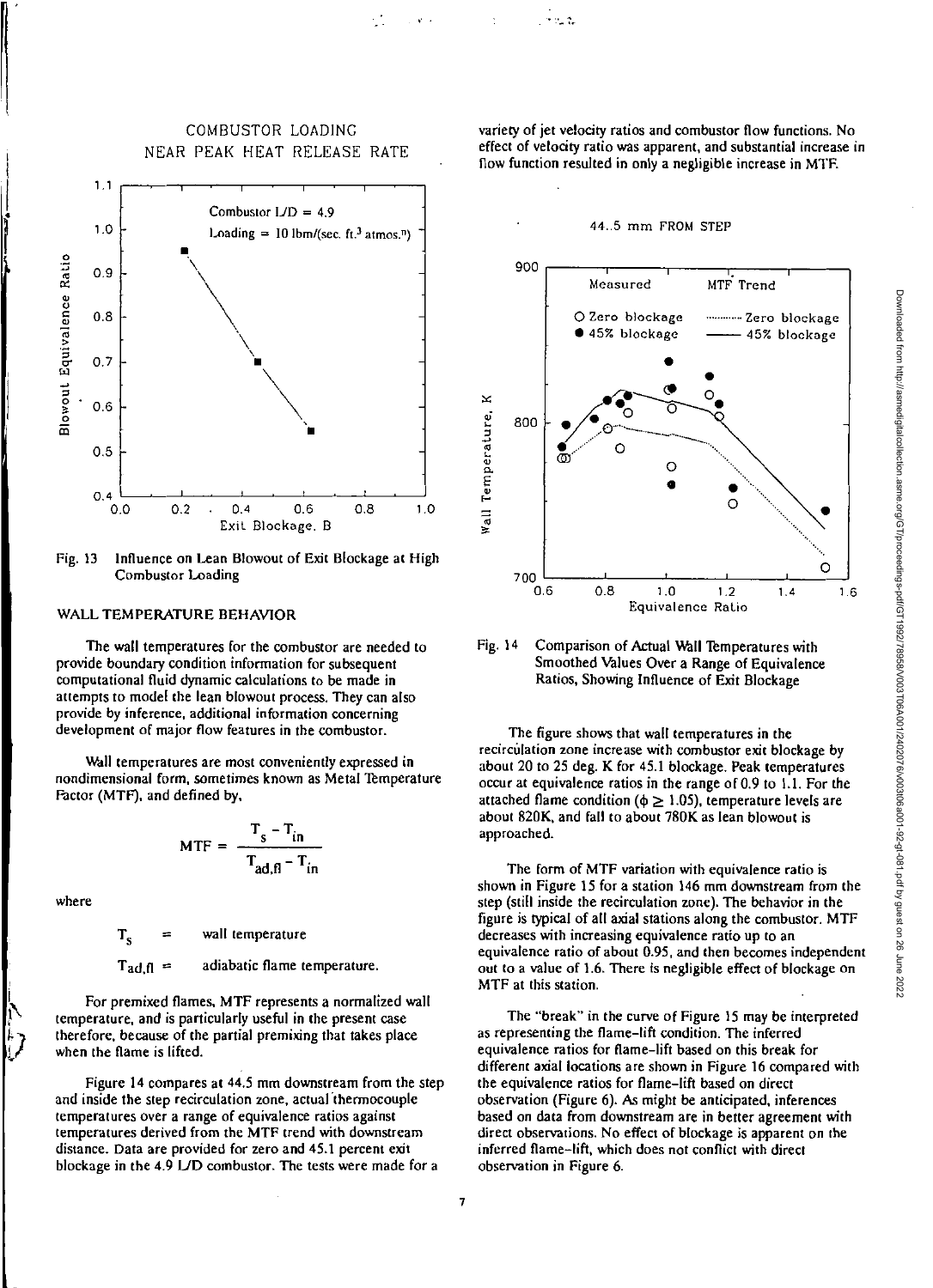









The variations of the maximum value of MTF with equivalence ratio for 0, 45.1 and 62 percent geometric blockages are given in Figure 17; the flame condition - lifted or attached - is delineated based on Figure 6. The values of maximum MTF, and the positions at which they occur, were derived at each equivalence ratio from differentiation of curve fits to MTF versus axial distance information obtained from the curves in plots such as given in Figure 15.

Figure 17 indicates that maximum MTF reaches its minimum value at about the equivalence ratio for flame-lift. Exit blockage does not affect the value of maximum MTF, but maximum MTF does increase as lean blowout is approached.



Fig. 17 Variations of Maximum Normalized Wall Temperatures for Lifted and Attached Flames at Several Values of Exit Blockage

When the position at which maximum MTF is reached is plotted in similar fashion in Figure 18, a strong effect of blockage is apparent for lifted flames; equivalence ratios for attached flames do not influence this position significantly. For the three blockages shown, the position of maximum MTF is roughly constant around 450 mm from the step for attached flames.



Fig. 18 Dependency of Position of Maximum Normalized Wall Temperature on Exit Blockage for Lifted and Attached Flames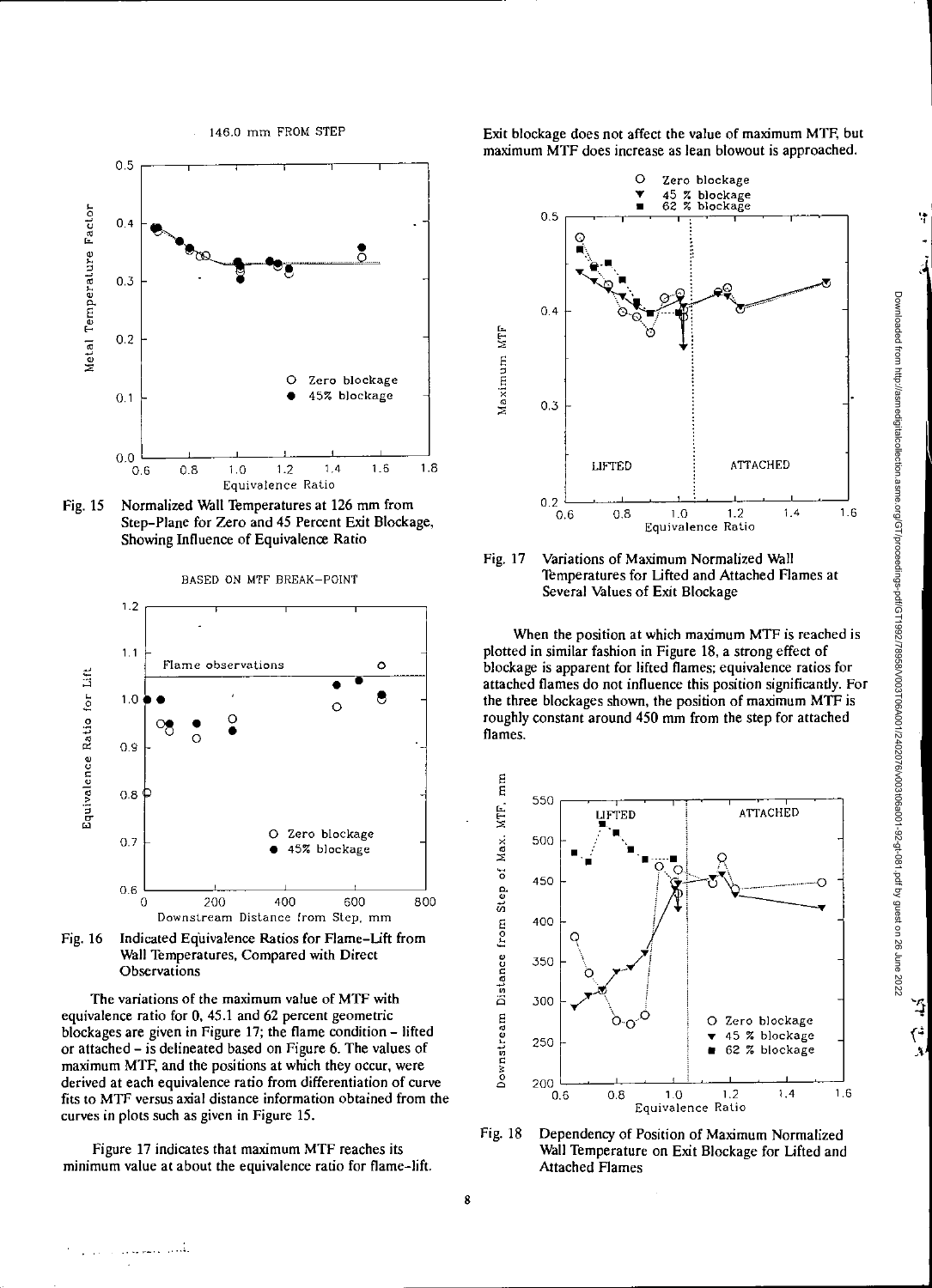When equivalence ratio is reduced so that a lifted flame is established, an unrestricted combustor exit results in the position of maximum MTF initially moving back toward the step. However, for an equivalence ratio of 0.9, the closest position to the step is reached at about 270 mm; therefore, as equivalence ratio is further lowered toward a lean blowout, the position again moves downstream as the flame-lift increases.

The addition of exit blockage introduces an additional recirculation zone (on the orifice plate upstream face) into the combustor, and the existence of this recirculation is how blockage exerts an influence on the position of maximum MTF. The position of maximum MTF is associated with the reattachment plane of the step recirculation zone since this is where the jet shear layers reach the combustor wall (Sturgess et al., 1991b). These jet shear layers are where the majority of the heat release takes place during combustion, whether or not the pilot flame is attached (Sturgess et al., 1991a). Movements of the position of maximum MTF therefore reflect, albeit in crude fashion, movements of the reattachment plane for the step recirculation zone. The lack of blockage-effect on the value of maximum MTF (Figure 17) indicates that heat release in the jet shear layers is not substantially changed by combustor exit blockage; however, the trajectory of these shear layers is (Figure 18), possibly due to flow acceleration as a result of the heat release. The behavior evident in Figure 18 for 45.1 and 62 percent blockage is the result of interactions between the step and orifice plate recirculation zones, due to heat release rate as equivalence ratio is varied, and modified by the two flame conditions.

With this flow model, the lifted-flame (partially premixed) behavior for maximum MTF in Figure 18 at zero exit blockage is consistent with the findings of Morrison et al. (1987), Pitz and Daily (1983), and Stevenson et al. (1982) for premixed flames that a step recirculation zone at fixed (turbulent) Reynolds number decreases in size with increasing equivalence ratio. The minimum distance occurring at an equivalence ratio of 0.9 suggests that pilot flame attachment is becoming evident before the directly-observed equivalence ratio of 1.05 (Figure 6). Examination of the intermittency of the pilot flame (Roquemore et al., 1991, and Chen, 1991) tends to confirm this suggestion.

# WALL STATIC PRESSURES

For an atmospheric pressure discharge combustor with exit blockage, wall static pressures provide means for a convenient assessment of the extent of the additional recirculation zone set up on the orifice plate upstream face. With a free exit, the difference between ambient pressure and wall static pressure in the combustor reaches zero in the exit plane. However, when the exit is restricted, this difference reaches zero at some position inside the combustor (Heneghan et al., 1990). The position where this occurs marks the stagnation plane for the aft recirculation zone on the orifice plate.

In isothermal flow the wall static pressure at a given station is a function of the jet velocity ratio  $\lambda$ , and the inlet flow parameter, as can be seen for a station 44.5 mm downstream, in Figure 19. As Figure 20 demonstrates, when exit blockage is introduced, the dependency of wall static pressure on velocity ratio is suppressed. Combustion also suppresses the dependency on jet velocity ratio, even for a free exit. This is illustrated in Figure 21, where it is also shown that the flame condition does not exert an influence.













9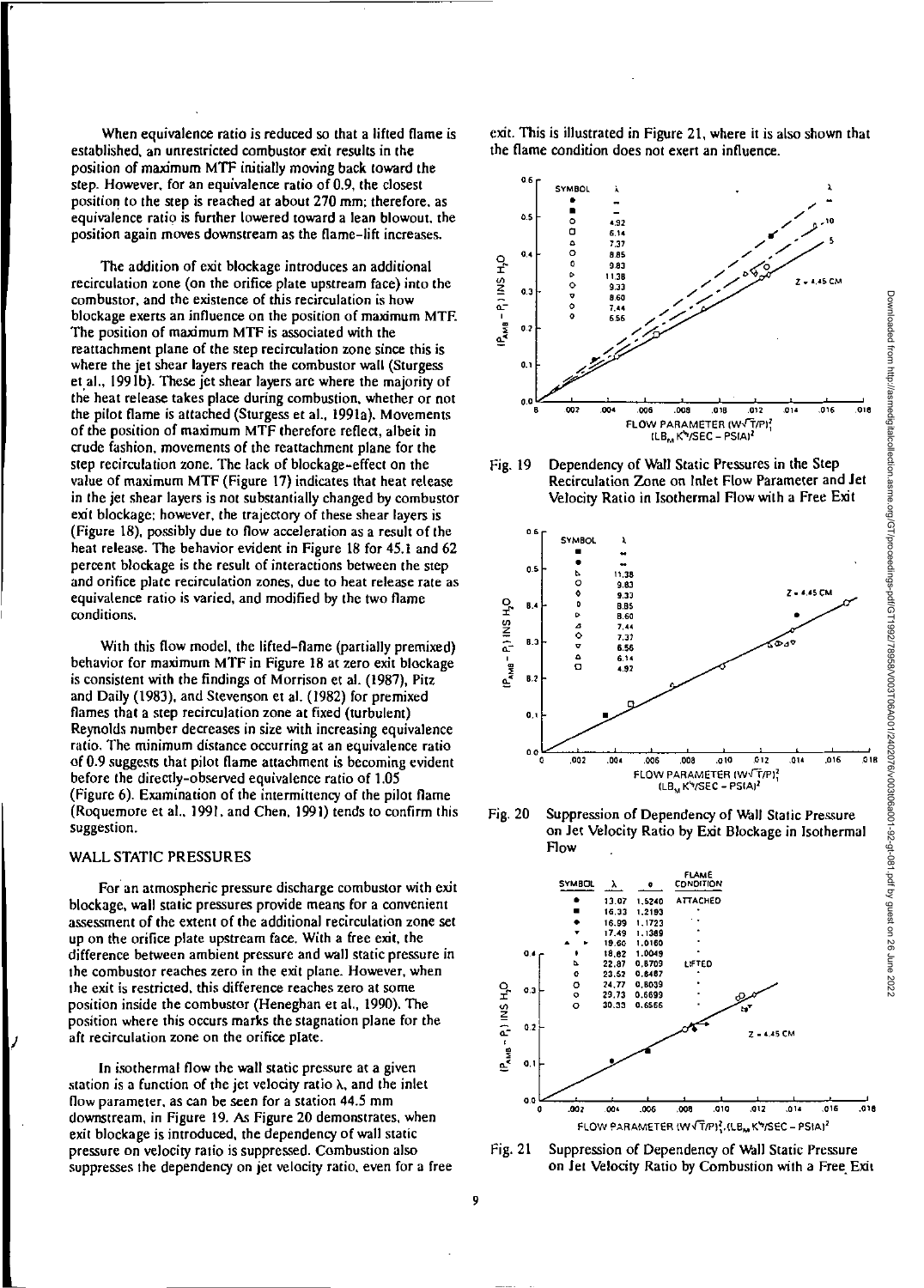Again using curve fits and differentiation, the axial positions along the combustor at which atmospheric pressure was attained, were found. Typical wall static pressure axial distributions are given in Figure 3 of Heneghan et al. (1990). Figure 22 shows that in isothermal flow this condition was reached at a constant 580 mm approximately, with 45.1 percent exit blockage, and was so regardless of inlet flow parameter or jet velocity ratio. With combustion and the same blockage, the position for atmospheric pressure was a strong function of equivalence ratio, as Figure 23 shows, where the leading-edge of the aft recirculation zone moves progressively forward in the combustor as equivalence ratio is reduced, independent of flame condition.



Fig. 22 Independence from Inlet Flow Parameter and Jet Velocity Ratio of Position Where Atmospheric Pressure Is Reached on the Combustor Wall, in Isothermal How with 45 Percent Exit Blockage



Fig. 23 Variation of Downstream Position Where Wall Static Pressure Reaches Atmospheric with Equivalence Ratio at 45 Percent Exit Blockage

At 62 percent blockage the position at which atmospheric pressure was attained was always greater than 600 mm from the step, and thus could not be accurately determined from the static tap positions available.

# RELATIONSHIP BETWEEN RECIRCULATION ZONES

The information on the end of the step recirculation zone

inferred from MTF data (Figure 18) can be combined with the information on the beginning of the orifice plate recirculation zone from the static pressure data (Figure 23) in order to examine the relationship between these two important flow features in the restricted-exit combustor.

Figure 24 shows a combination of Figures 18 and 23 for 45.1 percent exit blockage with combusting flow. It can be deduced that there is always positive separation between the end of the step recirculation zone and the beginning of the orifice plate recirculation zone for this blockage. Furthermore, for lifted flames, this separation is maintained at a constant distance of about 80 mm, so that direct interference never happens. For attached flames, the separation distance increases, as Figure 25 shows.

WITH 45% BLOCKAGE





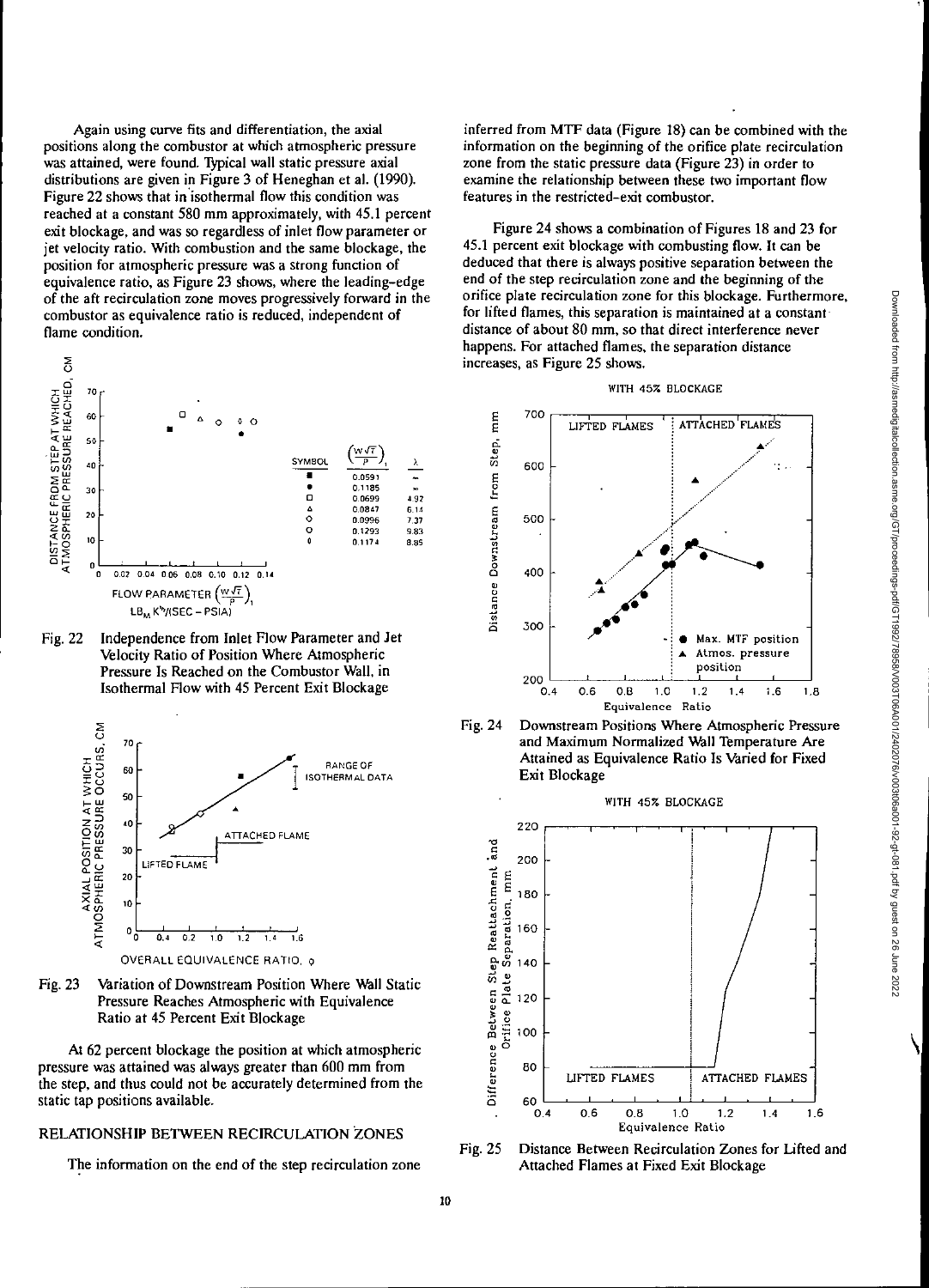For 62 percent blockage, it appears as though direct interference between zones does not occur either, despite the inferred position of the end of the step recirculation zone being further downstream at around 500 mm for all equivalence ratios (Figure 18).

# *GAS* TEMPERATURE PROFILES

Limited gas temperature measurements were made using the CARS system. Profiles along the combustor centerline and, radially, close to the step, were taken at 0,45.1 and 62 percent exit blockage by orifice plates in order to assess what blockage did to the all-important step recirculation zone. This was a quick preliminary look made prior to more extensive field-mapping of temperature to be reported separately.

The axial profiles of mean temperature along the combustor centerline at 45.1 percent exit blockage for lifted and attached flames are given in Figure 26, where the temperatures are presented as the ratio of actual temperature to the adiabatic flame temperature. The combustor loadings in both cases are in the range of 0.7 to 0.76  $lb<sub>m</sub>$ /(sec.ft.<sup>3</sup>atmos.<sup>n</sup>), i.e., fairly near to the lean flammability limit. For both flames the temperature initially falls, and then increases again for distances greater than 100 mm from the step-plane. By consideration of Sturgess et al. (1991b), the increases in centerline mean temperature can be associated with the inner edge of the reacting jets shear layer reaching the centerline and thereby introducing sufficient oxidant for extensive chemical reaction to take place on the centerline. The initial distance in this profile can therefore be viewed as a conditional thermo-chemical potential core region. Note that the position of mean temperature increase is in the region where in isothermal flow the centerline mean axial velocity begins to accelerate with the 45.1 percent exit blockage (Figure 3). Also, for the attached flame the dimensionless mean temperature level is generally increased over that for the lifted flame.



Fig. 26 Centerline Profiles of Dimensionless Mean Gas Temperature for Attached and Lifted Flames at Fixed Exit Blockage

Radial profiles of dimensionless mean temperature for the condition above are given in Figure 27 for a downstream station 5 mm from the step. Comparison of these profiles reveals the effect of the attached flame on mean temperature, and shows the pilot flame to be located at a radius of 17 to 20 mm. The probability distribution functions (p.d.f.) confirm this definition. This is somewhat consistent with the mean position of 24 mm radius for the attached flame determined at 10 mm downstream with thin filament pyrometry (TFP) (Roquemore et al., 1991). Again, the levels of dimensionless temperature are higher at all radial positions for the attached flame condition. The p.d.f.'s for the lifted flame condition agree with the measurements of the spontaneous OH emission given in Roquemore et al. (1991), that there is a finite probability of the pilot flame being present part of the time, even though the main flame is fully lifted and an anchored pilot flame is not directly observed. For both lifted and attached flames, the step recirculation zone provides a significant high-temperature reservoir for the combustion processes developing in the shear layers.



Fig 27 Radial Profiles of Dimensionless Mean Gas Temperature in the Step Region for Attached and Lifted Flames at Fixed Exit Blockage

Note that both Figures 26 and 27 indicate an elevation of gas temperatures over the inlet conditions close to the confluence of the jets and around the region encompassing the small, central recirculation bubble (Sturgess et al., 1991b). Although not yet supported by strong direct evidence, it has been hypothesized (Sturgess et al., 1991a) that nonstationary flow interactions of the fuel and air jets with the central recirculation bubble result in additional radial mass transport of reactants. Such mass transport could account for early chemical reaction and hence, the observed elevated temperatures close to the orifice. The p.d.f. at a radius of 14 mm for an equivalence ratio of 1.36 at a combustor loading of 0.428 Ib $<sub>m</sub>$ /(sec.ft.<sup>3</sup>atmos.<sup>n</sup>) shows that there is an equal</sub> probability of the flame being present as there is of fluid at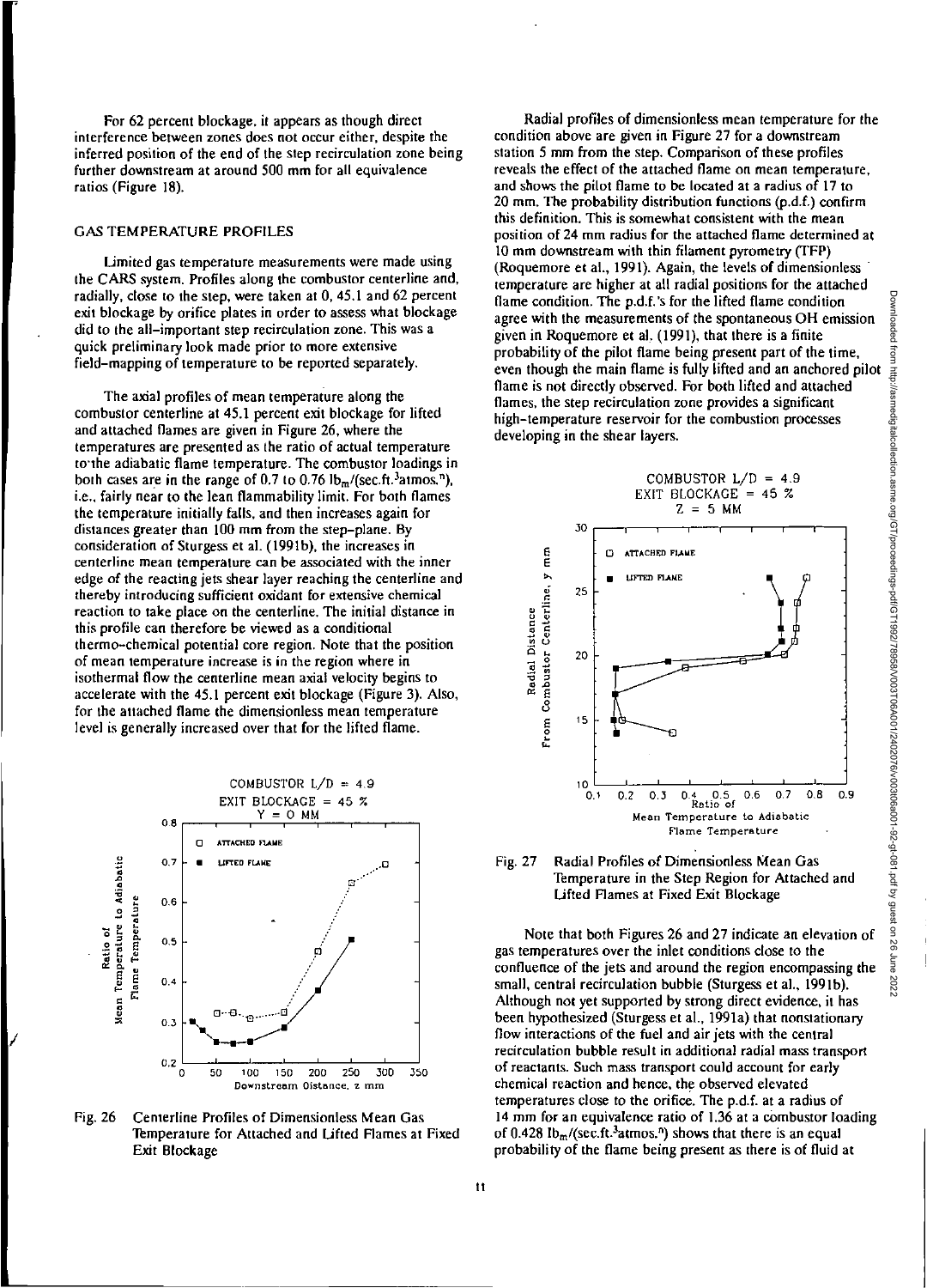Downloaded from http://asmedigitalcollection.asme.org/GT/proceedings-pdf/GT1992789685000112992910230149241041 pdf by guest on 26 June 2022 Downloaded from http://asmedigitalcollection.asme.org/GT/proceedings-pdf/GT1992/78958/V003T06A001/2402076/v003t06a001-92-gt-081.pdf by guest on 26 June 2022

inlet temperatures. This radius marks the position of the outer-edge of the fuel tube. For this temperature condition to be so, either direct flame or a hot gas ignition source from the step recirculation zone must be transported completely across the annular air-jet path (see Figure 1).

The addition of blockage increases the centerline mean temperatures for lifted flames at loadings fairly near to the lean flammability limit. The effect is particularly strong for distances closer to the confluence of the jets than 100 mm, as Figure 28 shows. The radial profiles of dimensionless mean temperature indicate that blockage slightly increases the temperature in the step recirculation zone.



• Fig. 28 Comparison of Centerline Profiles of Dimensionless Mean Gas Temperatures for Lifted Flames at Various Exit Blockages

The centerline profiles of the ratio of the RMS value of fluctuating temperature to mean temperature for 0, 45.1 and 62 percent exit blockage in the 4.9 UD combustor are given in Figure 29. The equivalence ratios are such that the flames were all lifted, and the combustor loadings were 0.7 to 0.76  $lb<sub>m</sub>$ /(sec.ft.<sup>3</sup>atmos.<sup>n</sup>). The fluctuating temperatures superimposed on the mean temperatures are not significantly affected by exit blockage. What is noteworthy, however, is the dramatic increase in the fluctuating component for distances closer than 50 mm to the jet origins. This is associated in particular with the forward stagnation point of the small, central recirculation zone, which for isothermal flow is situated at about 14 mm from the origin.

Figure 30 presents radial profiles of the ratio of RMS temperature to mean temperature at 5 mm downstream from the step-plane for a range of exit blockage at the same Operating conditions as for the previous figure, i.e., lifted flame at light loadings. Temperature fluctuations in the step recirculation zone are not much affected by the exit blockage. In sharp contrast, the existence of any blockage at all exerts a

powerful suppressing effect on fluctuations in the jet shear layers.



Fig. 29 Comparison of Centerline Profiles of Dimensionless Fluctuating Gas Temperatures for Lifted Flames at Various Exit Blockages



Fig. 30 Radial Profiles of Dimensionless Fluctuating Gas Temperatures in the Step Region for Lifted Flames at Various Exit Blockages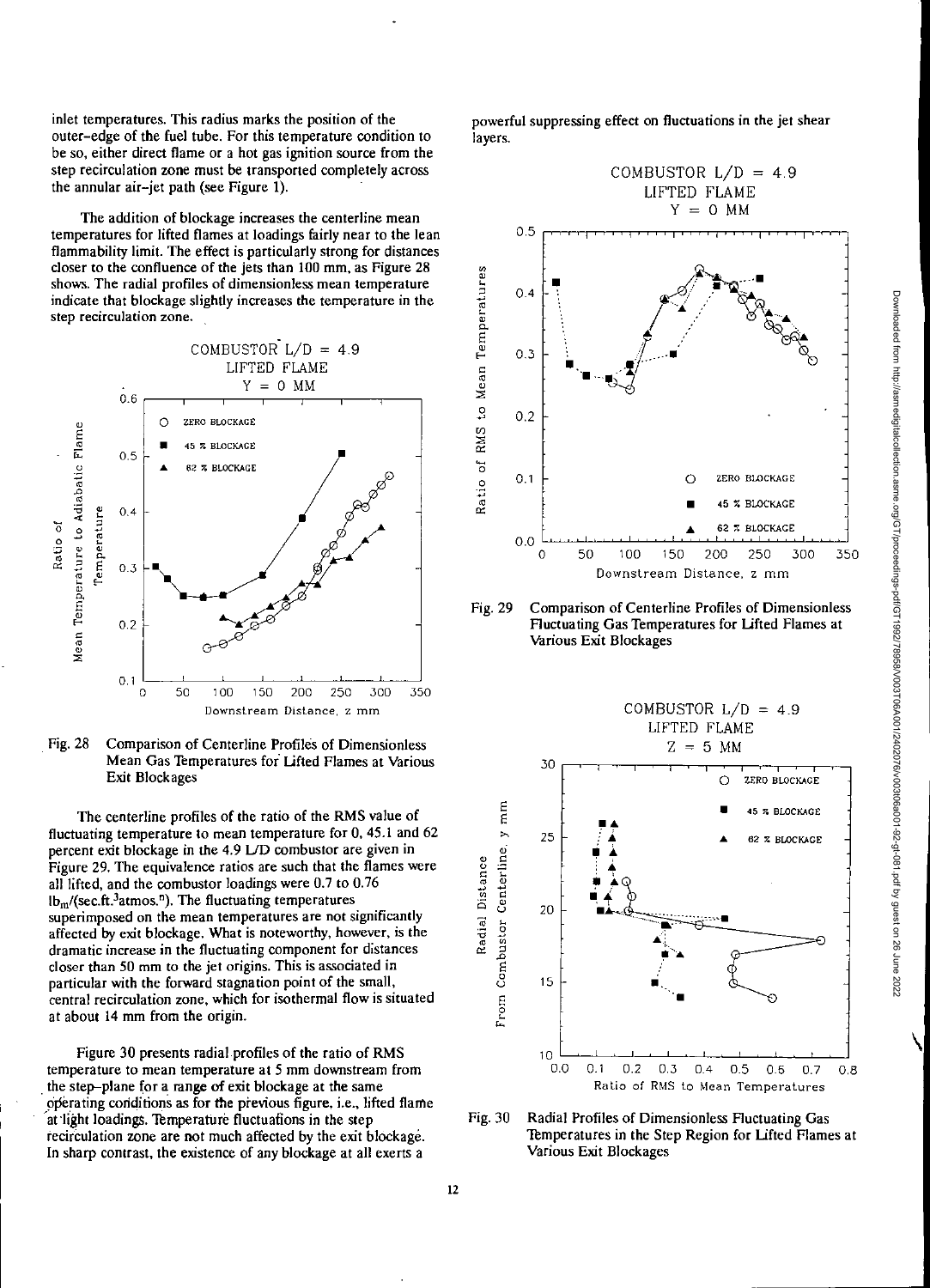Whether the flame is lifted or attached, there are no changes in temperature fluctuations in the step recirculation zone at 5 mm downstream with 45.1 percent exit blockage. There appear to be some differences for the two flame conditions in the shear layers (possibly the pilot flame), but the present data are not sufficient to be sure.

计可变

 $\sigma$  -construction

# **DISCUSSION**

The long-term intent for the research program, of which this effort is but a part, is to derive calculation procedures for lean blowout in gas turbine engine combustors. One of the calculation procedures being developed for this purpose is computational fluid dynamics (CFD). For viability, CEO should be able to provide a reasonable simulation of the real physical behavior involved in the lean blowout process. It is therefore required that significant flame events in the blowout process should be experimentally identified and characterized. The attached, separated and lifted flames and the influence of combustor geometry on the operational conditions under which these are encountered, hence form a significant part of the data base. The ability to calculate these characteristics will form a critical test of the efficacy of any CFD modeling of lean blowout.

The research combustor exhibits a distinct and repeatable flame pattern change as it blows out on the lean side (Figure 5). There are similarities in the flame changes for both rich and lean blowouts. A key element in these sequences of flame change is the loss of the thin, sheath-like pilot flame anchored at the outer diameter of the air jet. This pilot flame serves as a continuous ignition source for the main flame that then originates in the shear layers associated with the fuel and air jets, and the recirculation zones. For rich blowouts, loss of the pilot flame does not result in obvious changes in the main flame, either in position or character. It tends to remain concentrated in the shear layers. However, for lean blowouts, loss of the pilot flame causes the main flame to lift to a downstream position. This clearly allows significant premixing of reactants to occur, with the result that the main flame in its lifted position is more distributed across the width of the combustor. Blowout in the separated rich flame takes place suddenly; in the lifted lean flame, blowout is preceded by the onset of large-scale axial oscillations of the main flame about its mean position (Figure 5).

The flame events described are controlled by the operating equivalence ratio of the combustor (Figures 5 and 10). The equivalence ratios at which flame events occur are modified by the existence of back-pressure applied at the exit from the combustor (Figures 6 through 9 inclusive). The sensitivity of the event-equivalence ratios to the exit back-pressure depends on the combustor loading, and this sensitivity generally increases with the loading (Figures 8 and 10).

The application of exit back-pressure to the research combustor exerts a favorable influence on the lean blowout (Figure 11). At fixed combustor loading, the effect depends on the combustor length to diameter ratio. When acoustic effects and direct loss of the step recirculation zone (Figure 12) are eliminated through use of an appropriate combustor length, the

changes in blowout due to exit blockage are sensitive to combustor loading (Figures 11 and 13). Predictably, they are strongest at high loadings approaching the peak heat release rate condition. At low combustor loadings, the improvement in stability due to blockage is consistent with a more persistent anchored flame (Figures 6 and 7), but conflicts with an earlier onset of large-scale axial movements of the lifted flame (Figure 8).

The presence of the outlet blockage changes the isothermal flow field in the combustor by causing acceleration of the mean axial velocities about the centerline (Figures 3 and 4), and by introducing an additional recirculation zone on the upstream face of the orifice plate placed at the combustor exit. Acceleration of the central flow is evident as close as 125 mm downstream from the step plane (Figure 3), or, at an LID of 0.83 in the 4.9 LID combustor at 45.1 percent blockage. This is upstream of the reattachment plane for the step recirculation, which is at about 2.82 IJD (Sturgess et al., 1990). With a free exit in isothermal flow, the central flow is decelerated as the fuel and air jets merge and expand into the combustor around the step recirculation zone. The net acceleration that results with exit blockage represents a modification of the shear layers, and thus, flame holding in these shear layers can be expected to be changed.

The wall static pressure measurements in the step recirculation zone show that combustion suppresses a sensitivity to jet velocity ratio that is apparent in isothermal flow (Figures 19 and 21); the addition of exit blockage in isothermal flow exercises a similar effect (Figure 20).

With combustion, it can be inferred from wall thermocouple measurements that the position of the step recirculation zone reattachment shifts according to the equivalence ratio (Figure 18). For lifted flames, the dependency on equivalence ratio is modified by the degree of outlet blockage (Figure 18). From wall static pressure tap measurements, the size of the orifice plate recirculation is inferred also to be influenced by combustion (Figure 23). For a lifted flame at a given blockage, the movements of these two stagnation planes with equivalence ratio is such that a constant separation between them exists (Figures 24 and 25), i.e., there is no direct interference. When the attached pilot flame condition is established, movement of the step recirculation zone reattachment essentially ceases (Figure 24). However, the orifice recirculation zone continues to decrease in size (Figure 24), with the result that the separation between stagnation planes is increased (Figure 25). Therefore, it is unlikely that the lean blowout improvement with exit blockage is associated with direct modification of the step recirculation zone.

The "quick-look" at mean gas temperature profiles shows the existence of the pilot flame for equivalence ratios when it is present (attached flame), and indicates slightly increased temperatures in the step recirculation zone and on the combustor centerline in the near-field. For lifted flames, exit blockage exerts its greatest effect in the near-field on the combustor centerline, particularly associated with the small, central recirculation bubble; there is little effect in the step recirculation zone. The CARS p.d.f.'s confirm earlier findings by OH emission and TFP measurements that the pilot flame is intermittently present even when direct observations indicate that it is lost and the main flame is lifted.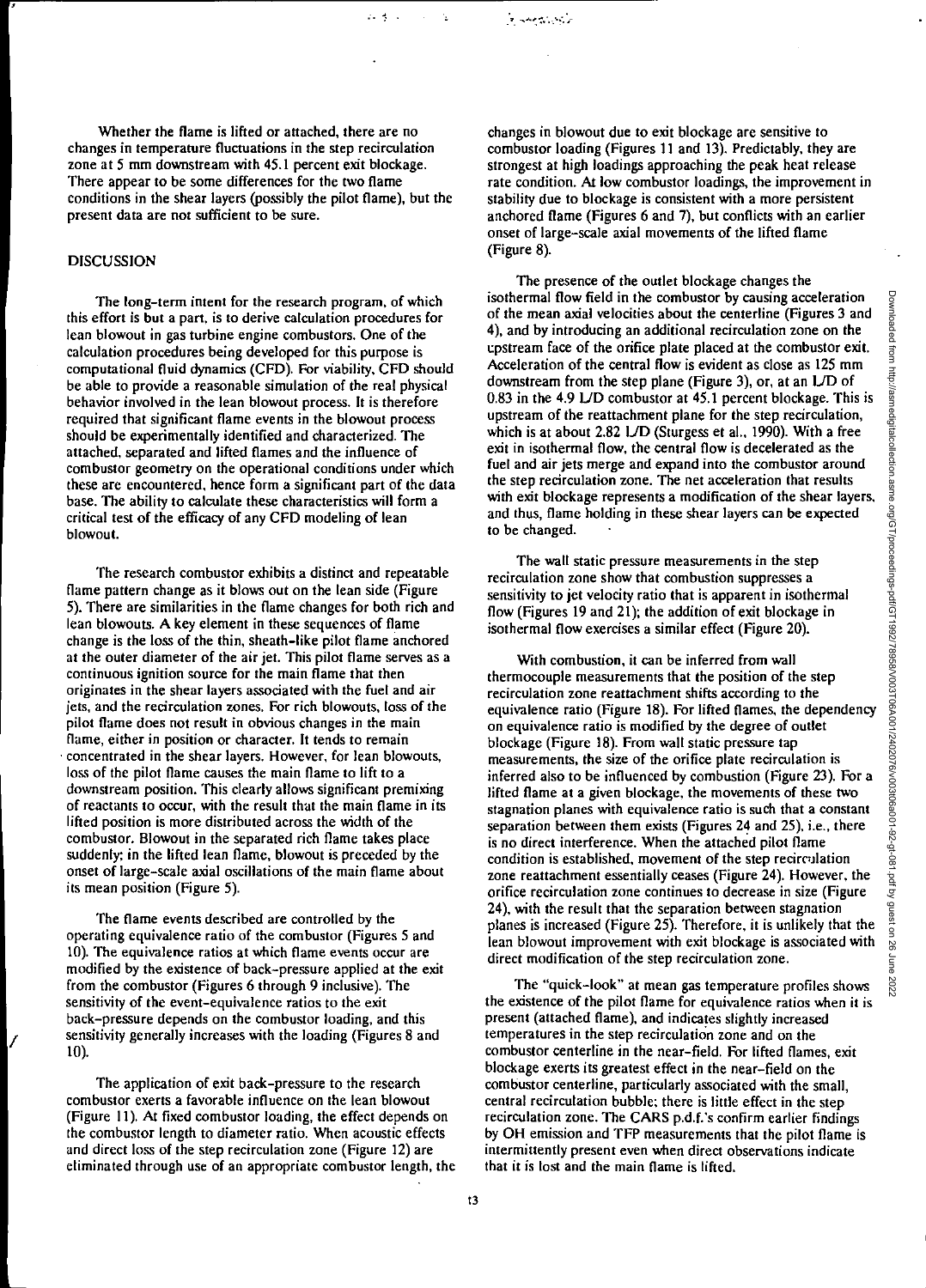Fluctuating gas temperatures along the combustor centerline are insensitive to exit blockage (Figure 29); however, they once again confirm the strong dynamic nature of the flow associated with the central recirculation bubble that is generated by entrainment of the central fuel jet by the much stronger surrounding annular air jet (Sturgess et al., 1991b). In the near-field (at 5 mm) the radial profiles of fluctuating temperature suggest that exit blockage is a dampening effect; only slightly *in the step recirculation,* but much more strongly in the jet shear layers (Figure 30).

Back-pressuring the flame (by exit blockage in this case) exerts a powerful stabilizing effect on lean blowout, especially at the high combustor loadings that can represent critical operating conditions for military aircraft. Direct action of back-pressure on the step recirculation zone does not seem to take place. The back-pressure acts most strongly on the initial processes occurring in the jet shear layers by modifying their trajectories and turbulence characteristics. These initial processes emerge as being critical to the overall flame stabilization, whether the main flame is attached or lifted. Evidence *is building (here and in earlier work)* that dynamic behavior of the flow in the near-field can control the combustion process, perhaps through radical changes in radial mass transport.

The present results confirm that future attention should be directed at the pilot flame, the circumstances of its existence and its contribution to the main flame. The dynamic interactions of the central recirculation bubble with the jet shear layers and of the jet shear layers with the step recirculation zone must be explored in detail, and characterized if possible. It would be desirable if such future studies could include a mass transport experiment, and time-resolved flow visualization of the combustion in the shear layers.

# **CONCLUSIONS**

- 1. Back-pressure by means of exit blockage does exert an effect on the lean blowout characteristics of a combustor. The effect is weakest at low combustor loadings near the flammability limits, and strongest at high combustor loadings near the peak heat release rate. Modification of the effect occurs with changes in combustor length to diameter ratio.
- 2, Direct interference effects of exit blockage on the step recirculation zone do not occur.
- 3. The major effects of exit blockage on lean blowout are due to changes in the fuel and air jet shear layers, and in the interaction of this shear layer with the step recirculation zone and with the central recirculation bubble. Dynamic processes appear to play a significant part *in* these interactions.
- 4. Future experimental work should concentrate on the near-field region, the dynamic interactions taking place there, and the circumstances governing the existence and role of the anchored flame.

5 The combustor exhibits consistent and well-characterized flame behavior that depends on equivalence ratio and exit blockage. The ability to represent this behavior will provide a stringent test of the realism of any numerical modeling (CFD) of this combustor.

# ACKNOWLEDGEMENTS

The authors wish to acknowledge the contributions to this work from their colleagues at Wright-Patterson Air Force Base and Pratt & Whitney, and also, from Dr. P. Hedman, Brigham Young University, Provo, Utah. The University of Dayton work was supported by the U.S. Air Force Wright Laboratories, under Contract F33615-87-C-2767 (Contract Monitor Dr. W. M. Roquemore), and Pratt & Whitney was supported under Contract F33615-87-C-2822 (Contract Monitors 1st Lt. A. L. Lesmerises and Mr. D. Shouse). The authors thank the Air Force and Pratt & Whitney for permission to publish the results of this research.

# REFERENCES

Chen, T. H., 1991, private communication of unpublished work.

Gupta, A. K., Lilley, D. G., and Syred, N., 1984, Swirl Flows, Abacus Press.

Heneghan, S. P., and Vangsness, M. D., 1990, "Instrument Noise and Weighting Factors in Data Analysis," *Experiments in Fluids,* Vol. 9, pp. 290-294.

Heneghan, S. P., and Vangsness, M. D., 1991, "Analysis of Slit Function Errors in Single-Shot Coherent Anti-Stokes Raman Spectroscopy (CARS) in Practical Combustors," *Reviews of Scientific Instruments,* Vol. 62, pp. 2093-2099.

Heneghan, S. P., Vangsness, M. D., Ballal, D. R., Lesmerises, A. L., and Sturgess, G. J., 1990, "Acoustic Characteristics of a Research Step Combustor," AIAA Paper No. AIAA-90-1851, (to appear in *Journal of Propulsion and Power).* 

Heneghan, S. P., Vangsness, M. D., and Pan, J. C., 1991, "Simple Determination of the Slit Function in Single Shot CARS Thermometry," *Journal of Applied Physics,* Vol. 69, pp. 2692-2695.

Lefebvre, A. H., 1983, Gas Turbine Combustion, Hemisphere Publishing Corp., McGraw-Hill Book Company.

Lewis, B., and von Elbe, G., 1961, Combustion, Flames and Explosion of Gases, 2nd Edition, Academic Press.

Morrison, G. L, Patterson, G. B., and Long, M. W, 1987, "A 3-D Laser Velocimeter Investigation of Turbulent, Incompressible Flow in an Axisyrnmetric Sudden Expansion," AIAA Paper No. A1AA-87-0119, AIAA 25th Aerospace Sciences Meeting, Reno. Nevada.